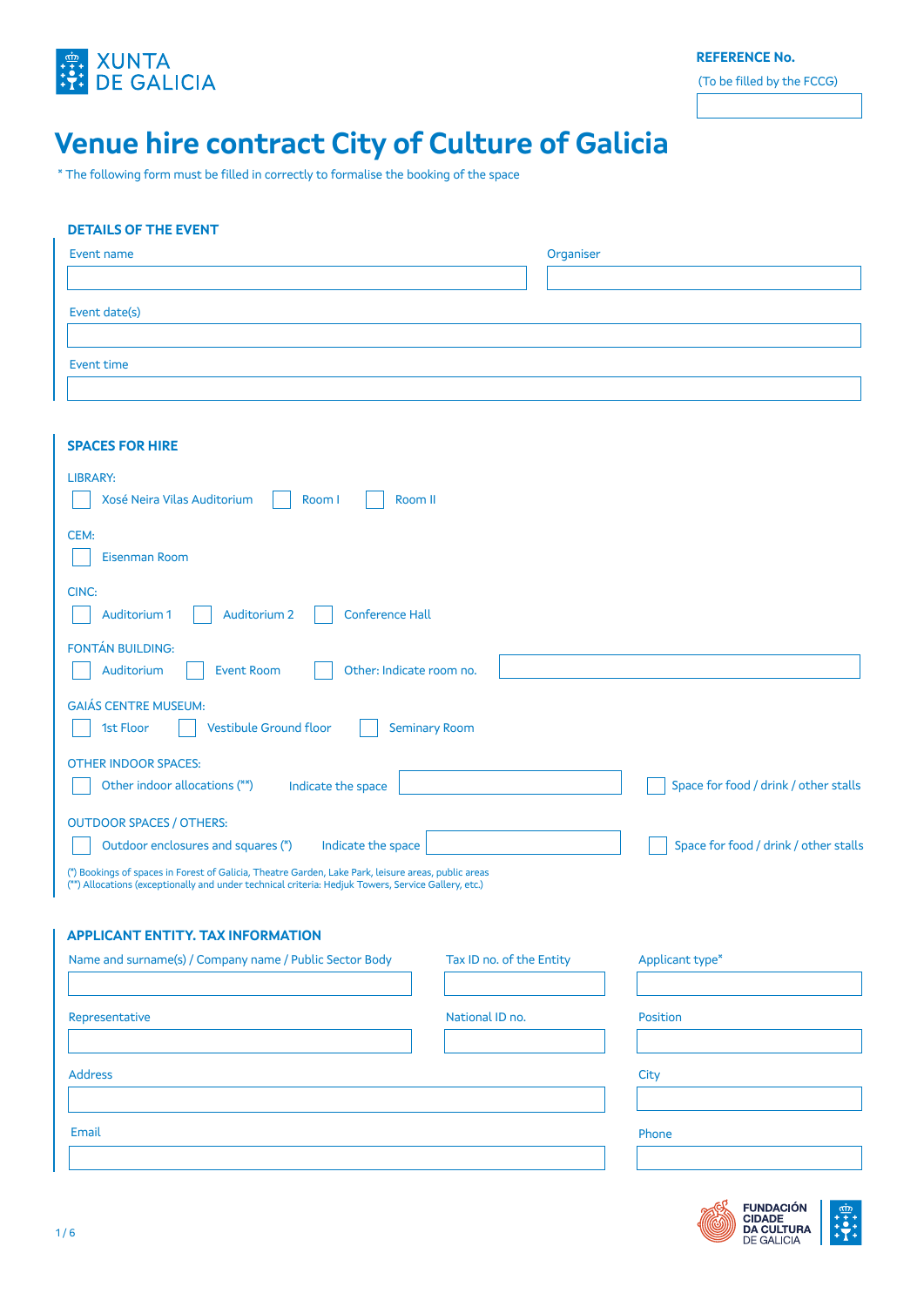

| * Type 1 Applicants: entities from the private for-profit sector that organise activities not related to the Foundation's own purposes.<br>* Type 2 Applicants: public sector entities and official bodies not specified in types 3 and 4, as well as associations and non-profit associations and entities<br>belonging to the incubator and shared working space of the City of Culture of Galicia.<br>* Type 3 Applicants: entities that, by virtue of agreements of a patrimonial or collaborative nature signed with the Foundation, have premises and facilities<br>(not related to this procedure) at their disposal under the agreed financial terms and conditions.<br>* Type 4 Applicants: applicants that meet the following characteristics:<br>- Have signed financial collaboration or sponsorship agreements with the Foundation for the exercise of their own cultural activities.<br>- Belong to the organic structure of the Department of Culture, Education and University.<br>- Are part of the Gaiás Fund. |                                                                                                    |  |  |  |  |
|----------------------------------------------------------------------------------------------------------------------------------------------------------------------------------------------------------------------------------------------------------------------------------------------------------------------------------------------------------------------------------------------------------------------------------------------------------------------------------------------------------------------------------------------------------------------------------------------------------------------------------------------------------------------------------------------------------------------------------------------------------------------------------------------------------------------------------------------------------------------------------------------------------------------------------------------------------------------------------------------------------------------------------|----------------------------------------------------------------------------------------------------|--|--|--|--|
|                                                                                                                                                                                                                                                                                                                                                                                                                                                                                                                                                                                                                                                                                                                                                                                                                                                                                                                                                                                                                                  | <b>INFORMATION ON THE EVENT TO BE HELD</b><br>of 20<br>, on<br><b>AUTHORISED AND IN COMPLIANCE</b> |  |  |  |  |
|                                                                                                                                                                                                                                                                                                                                                                                                                                                                                                                                                                                                                                                                                                                                                                                                                                                                                                                                                                                                                                  |                                                                                                    |  |  |  |  |
|                                                                                                                                                                                                                                                                                                                                                                                                                                                                                                                                                                                                                                                                                                                                                                                                                                                                                                                                                                                                                                  |                                                                                                    |  |  |  |  |
|                                                                                                                                                                                                                                                                                                                                                                                                                                                                                                                                                                                                                                                                                                                                                                                                                                                                                                                                                                                                                                  |                                                                                                    |  |  |  |  |
|                                                                                                                                                                                                                                                                                                                                                                                                                                                                                                                                                                                                                                                                                                                                                                                                                                                                                                                                                                                                                                  |                                                                                                    |  |  |  |  |
|                                                                                                                                                                                                                                                                                                                                                                                                                                                                                                                                                                                                                                                                                                                                                                                                                                                                                                                                                                                                                                  |                                                                                                    |  |  |  |  |
| Brief summary of the event (description, target audience, objective or purpose of the event).                                                                                                                                                                                                                                                                                                                                                                                                                                                                                                                                                                                                                                                                                                                                                                                                                                                                                                                                    |                                                                                                    |  |  |  |  |
|                                                                                                                                                                                                                                                                                                                                                                                                                                                                                                                                                                                                                                                                                                                                                                                                                                                                                                                                                                                                                                  |                                                                                                    |  |  |  |  |
| In.                                                                                                                                                                                                                                                                                                                                                                                                                                                                                                                                                                                                                                                                                                                                                                                                                                                                                                                                                                                                                              |                                                                                                    |  |  |  |  |
|                                                                                                                                                                                                                                                                                                                                                                                                                                                                                                                                                                                                                                                                                                                                                                                                                                                                                                                                                                                                                                  |                                                                                                    |  |  |  |  |
| Firma y sello                                                                                                                                                                                                                                                                                                                                                                                                                                                                                                                                                                                                                                                                                                                                                                                                                                                                                                                                                                                                                    |                                                                                                    |  |  |  |  |
| (entidad o persona solicitante)                                                                                                                                                                                                                                                                                                                                                                                                                                                                                                                                                                                                                                                                                                                                                                                                                                                                                                                                                                                                  |                                                                                                    |  |  |  |  |
|                                                                                                                                                                                                                                                                                                                                                                                                                                                                                                                                                                                                                                                                                                                                                                                                                                                                                                                                                                                                                                  |                                                                                                    |  |  |  |  |
|                                                                                                                                                                                                                                                                                                                                                                                                                                                                                                                                                                                                                                                                                                                                                                                                                                                                                                                                                                                                                                  |                                                                                                    |  |  |  |  |
|                                                                                                                                                                                                                                                                                                                                                                                                                                                                                                                                                                                                                                                                                                                                                                                                                                                                                                                                                                                                                                  |                                                                                                    |  |  |  |  |
|                                                                                                                                                                                                                                                                                                                                                                                                                                                                                                                                                                                                                                                                                                                                                                                                                                                                                                                                                                                                                                  |                                                                                                    |  |  |  |  |
|                                                                                                                                                                                                                                                                                                                                                                                                                                                                                                                                                                                                                                                                                                                                                                                                                                                                                                                                                                                                                                  |                                                                                                    |  |  |  |  |
| <b>FAVOURABLE EVALUATION</b>                                                                                                                                                                                                                                                                                                                                                                                                                                                                                                                                                                                                                                                                                                                                                                                                                                                                                                                                                                                                     |                                                                                                    |  |  |  |  |

Signed: Events Department Fundación Cidade da Cultura de Galicia

## **AUTHORISED AND IN COMPLIANCE**

Signed: Ana Isabel Vázquez Reboredo Managing Director Fundación Cidade da Cultura de Galicia

## **BASIC INFORMATION ON DATA PROTECTION**

|  | Data controller                                                                                         | Fundación Cidade da Cultura de Galicia.                                                                                                                                                                                                                      | <b>Exercise of rights</b>                                                                          | Interested parties may access, rectify and delete their data<br>as well as exercise other rights through the electronic                                            |  |
|--|---------------------------------------------------------------------------------------------------------|--------------------------------------------------------------------------------------------------------------------------------------------------------------------------------------------------------------------------------------------------------------|----------------------------------------------------------------------------------------------------|--------------------------------------------------------------------------------------------------------------------------------------------------------------------|--|
|  | <b>Legal basis for</b><br>treatment<br>controller, as well as fulfilment of legal duties imposed on the | Fulfilment of a mandate carried out in the exercise of powers<br>derived from a competence legally attributed to the data                                                                                                                                    |                                                                                                    | platform of the Regional Government of Galicia or in the<br>places and registries established in the regulations<br>governing the common administrative procedure. |  |
|  |                                                                                                         | said controller (GDPR and Organic Law 3/2018, of 5 December, on<br>personal data protection and quarantee of digital rights).<br>Specifically, monitoring applications for hire of spaces and<br>authorisations. Data processing for billing purposes (where | <b>Contact information</b><br>for the Data Protection<br><b>Officer and further</b><br>information | www.xunta.gal/proteccion-datos-persoais                                                                                                                            |  |
|  |                                                                                                         | applicable). Events calendar of the City of Culture (only event<br>details, not personal).                                                                                                                                                                   | <b>Requlatory update</b>                                                                           | In the event that there are different normative quidelines<br>regarding personal data protection in this procedure, those                                          |  |
|  | Data recipients                                                                                         | Personnel of the Events Department and Personnel of the<br>Financial Management Department. The data obtained in<br>this form will not be transferred to third parties.                                                                                      |                                                                                                    | found in the General Data Protection Regulation shall<br>prevail in all cases.                                                                                     |  |

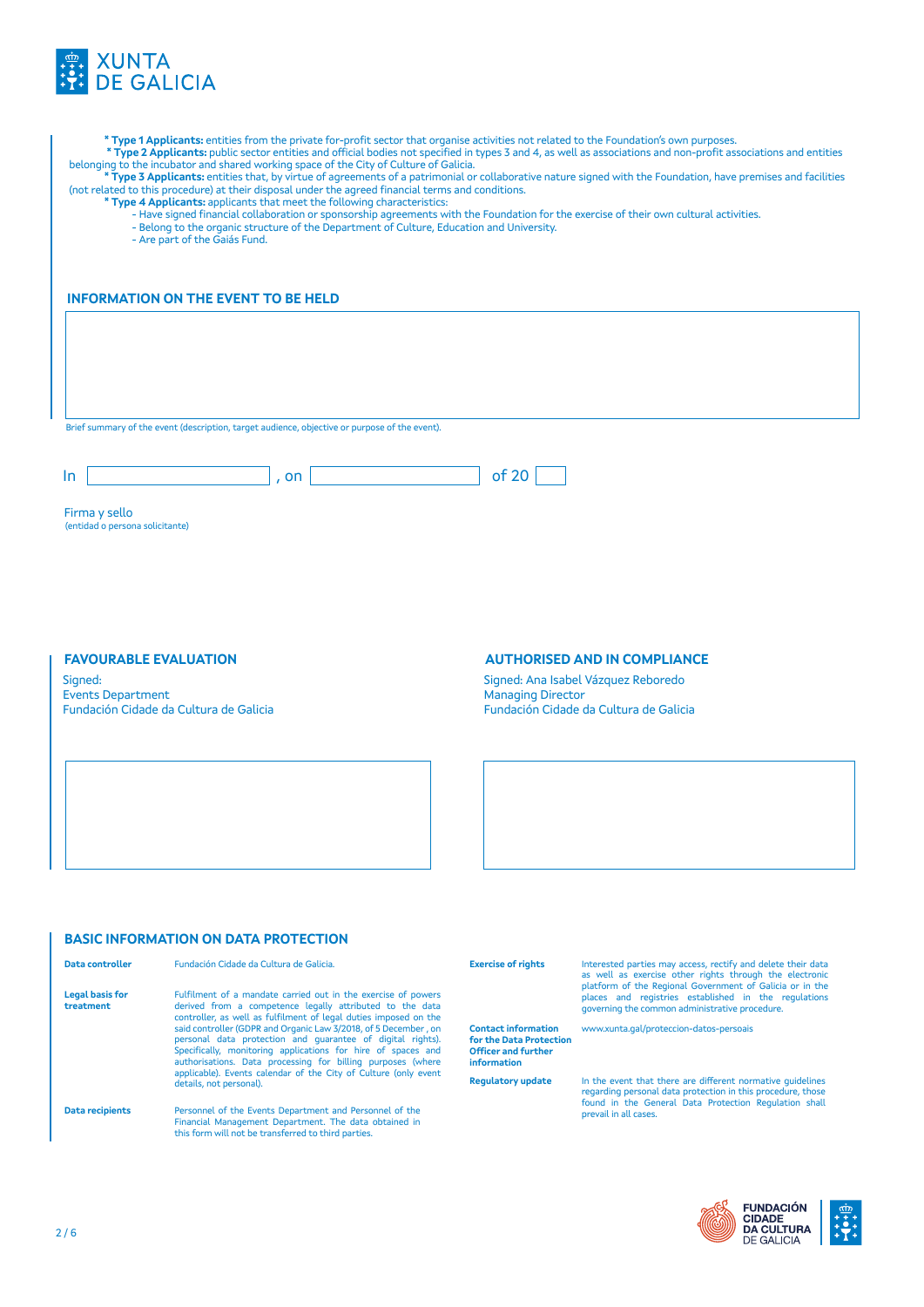

## **GENERAL CONDITIONS GOVERNING THE HIRE OF FACILITIES AND SPACES**

By signing this form, the APPLICANT PERSON/ENTITY expressly accepts the following clauses:

#### **GENERAL CONDITIONS GOVERNING THE HIRE OF FACILITIES AND SPACES**

These conditions are applicable in all cases in which entities or institutions not related to the City of Culture of Galicia Foundation request the use of space in buildings and facilities of the City of Culture of Galicia for short-term activities, such as holding conferences, courses, seminars, exams, meetings, exhibitions and cultural or social activities, provided that the above does not affect the normal course of activities of the City of Culture of Galicia Foundation.

Entities with "agreed" fees, as defined below, must submit this application, regardless of whether the conditions of use and the authorisation system are included in the signed agreement or contract.

The fees and general conditions included in the application form for the corresponding year will apply. The corresponding VAT will be applied to the established fees.

There are four types of fees depending on the characteristics of the applicant person/entity:

**Fee 1 "general" (type 1 applicants):** applicable to entities from the private for-profit sector that organise activities not related to the Foundation's own purposes.

**Fee 2 "reduced" (type 2 applicants):** applicable public sector entities and official bodies not specified in types 3 and 4, as well as associations and non-profit associations and entities belonging to the incubator and shared working space of the City of Culture of Galicia.

**Fee 3 "agreed" (type 3 applicants):** applicable to entities that, by virtue of agreements of a patrimonial or collaborative nature signed with the Foundation, have premises and facilities (not related to this procedure) at their disposal under the agreed financial terms and conditions.

**Fee 4 "exempt" (type 4 applicants):** applicable to applicants that meet the following characteristics:

- Have signed financial collaboration or sponsorship agreements with the Foundation for the exercise of their own cultural activities.

- Belong to the organic structure of the Department of Cultur, Education and University.

- Are part of the Gaiás Fund.

At present, the prices and services included in the different types of fees are found in Annex I, without prejudice to updates in amounts, where applicable, at the beginning of each fiscal year.

The signature of this application implies acceptance of the fees and the rest of the general and specific conditions of use established by the Foundation.

#### **SPECIFIC CONDITIONS OF USE**

Under no circumstances may the use of the facilities or spaces covered by this application on the part of APPLICANT PERSON/ENTITY alter the normal functioning of the services and activities of the City of Culture.

Applications must be sent fully completed and signed, with all attached documentation (according to the applicant type), to the following addresses:

**eventos@cidadedacultura.org eventos1@cidadedacultura.org**

Any amendments to the documentation or the application due to unavailability of spaces on the indicated dates must be made within two working days from when the email indicated in the application is sent. If this is not done, it will be understood that the applicant withdraws their request, and the file will be archived.

In the event that several applications coincide in time or date, the order of entry of the application will be taken into account, and preference will be given to applicants under the type 4 fee structure.

In view of the documentation and availability of the space, the Foundation's managing director will make the decision to authorise the space requested. This authorisation will be formalised upon signature of the same application. The authorisation (and, where applicable, the rejection) will be sent by email to the applicant at least two working days (ten working days for applicants under the type 1 fee structure) prior to the date of the event or activity.

If the Foundation's authorisation includes any type of observation or condition beyond those indicated in this application, the applicant will have to give their express consent, also by email, prior to using the space provided.

The authorisation will be transferred directly to the Events Department in order to handle any technical and organisational issues of the requested space.

Under no circumstance may an event be held without the form having been signed by the APPLICANT PERSON/ENTITY and the FOUNDATION.

## **INVOICING AND CANCELLATION POLICY**

## **Applicants under the type 1 fee structure.**

Provided that prior authorisation has been given by the Foundation's management body for the hire of the requested spaces or facilities, the applicant must leave a deposit equivalent to 25% of the corresponding fee. This amount must be paid by bank transfer to account number ES10 2080 0388 2930 4000 0198. In the event that such payment is not made (by means of the corresponding slip), the booking made by the applicant will be understood to be cancelled. This deposit will not be refunded if, for reasons attributable to the Assignee, the event is cancelled within seven working days prior to the date of the activity or event.

Once the authorised event has been held, the Foundation will issue a single invoice for the total amount of the event or activity, however only the remaining amount corresponding to 75% of the fee will be subject to payment. This amount must be paid into the aforementioned account within thirty days following receipt of the invoice.

## **Applicants under the type 2 or 3 fee structure.**

No prior deposit is required. Once the authorised event has been held, the Foundation will issue a single invoice for the total amount of the event or activity.

 This amount must be paid into account number **ES10 2080 0388 2930 4000 0198** within thirty days of receipt of the invoice. Notwithstanding the above, if, for reasons attributable to the Assignee, the event is cancelled within seven working days prior to the scheduled date of the event, the invoice shall also be issued for the total amount of the event.

In the event of courses or activities spanning several days:

Bookings are available from September to July. In these cases, in order to make the booking official, a down payment of 50% of the total amount of the course is required.

This deposit will not be refunded if the event is cancelled within 10 days prior to the date of the first activity or event. Once all sessions of the authorised event have been held, the Foundation will issue a single invoice for the total amount of the event, however only the remaining amount corresponding to 50% of the fee will be subject to payment.

#### **RIGHT OF ADMISSION**

The APPLICANT PERSON/ENTITY shall exercise the right of admission to the hired facilities and spaces. Should a person not be admitted in a duly justified manner, the APPLICANT PERSON/ENTITY may count on the collaboration of the security personnel of the FOUNDATION to

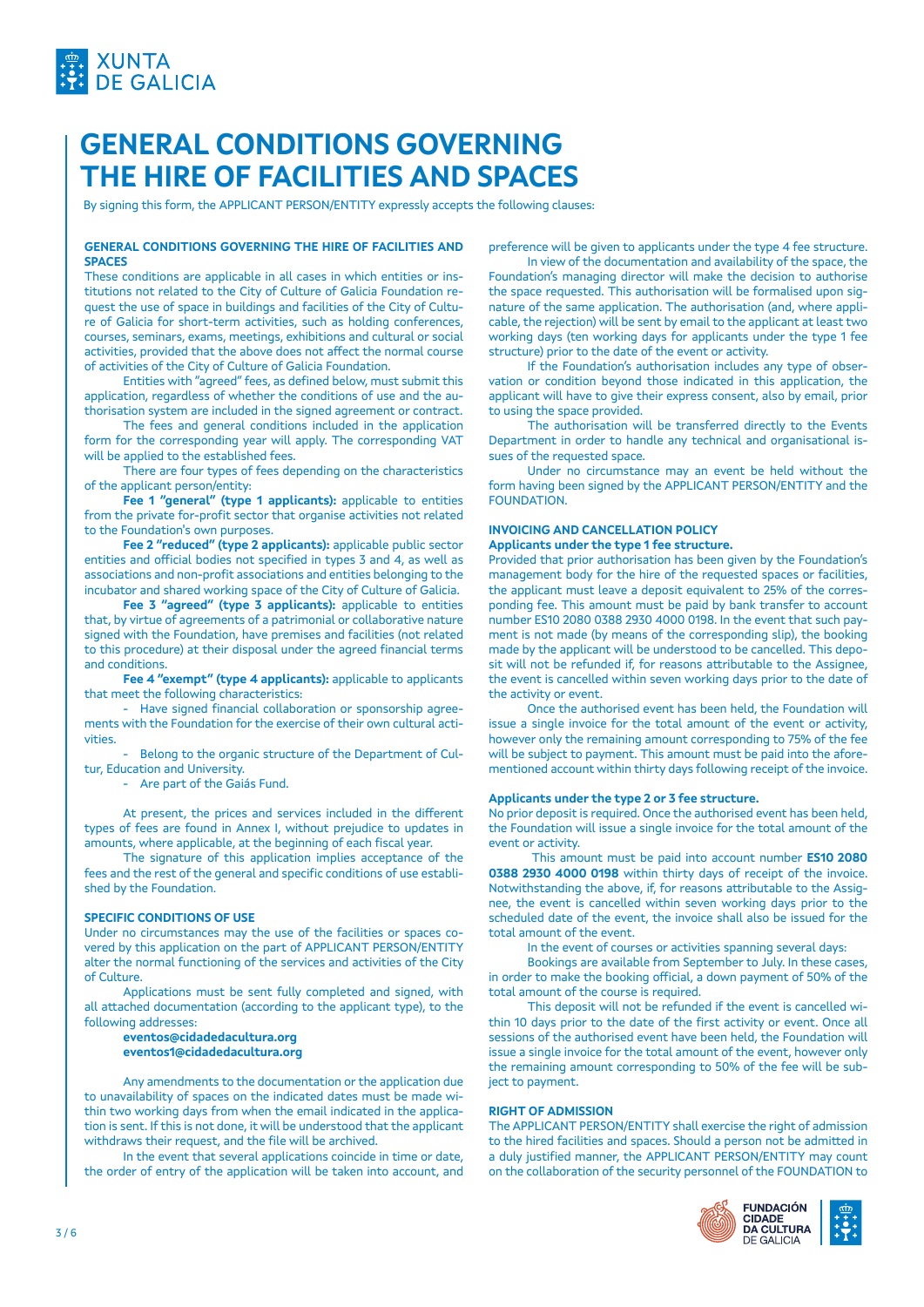

ensure that the non-admitted person leaves the facilities. The APPLI-CANT PERSON/ENTITY is responsible for the treatment given to the public by the personnel in their charge.

#### **CLEANING**

The Foundation has a cleaning service for the entire premises of the City of Culture of Galicia. Notwithstanding the above, once the event has been dismantled, the APPLICANT PERSON/ENTITY shall ensure that the space and facilities are left in the same condition as when they were hired.

The APPLICANT PERSON/ENTITY shall remove all materials and elements used. Any elements that remain uncollected will be eliminated by the cleaning service, whereby the Assignee has a maximum of one day after the event to give prior notice and collect said items. If such collection does not take place, the Assignee will be billed for this service in a separate item as per the going rate.

If the APPLICANT PERSON/ENTITY requires an extraordinary service or additional cleaning, they must communicate this circumstance to the Foundation 48 hours in advance, indicating the number of hours of additional service it needs; this forecast must be previously authorised by the Foundation in order to maintain service quality and not undermine the usual daily service contracted by the Foundation. Extraordinary services will be billed to the APPLICANT by the contractor.

#### **MAINTENANCE**

When using the hired facilities and spaces, the APPLICANT PERSON/ ENTITY will be responsible for safeguarding and maintaining the areas affected by the venue hire, thus committing to keep them in perfect condition at all times.

If at the end of the period of use of the hired facilities and spaces, any facility or space has been soiled, the APPLICANT PERSON/ ENTITY undertakes to restore them to their original state at its own expense.

• In the event that special lighting equipment is needed, the APPLICANT PERSON/ENTITY will be responsible for bringing the necessary portable equipment. Any special installations (panels, signs, etc.) will be at the APPLICANT's expense. The human resources necessary for such activities must be provided by the APPLICANT PER-SON/ENTITY.

• Once the event has ended, the entire installation must be dismantled, leaving the spaces in the same condition in which they were before the event.

• APPLICANTS shall comply with all rules established by the FOUNDATION for security and, where applicable, maintenance. Failure to comply will result in the cancellation of the event.

The APPLICANT PERSON/ENTITY shall provide all extraordinary surveillance and security measures necessary to prepare for and hold the activities.

Where applicable, media outlets attending the act or event may record the necessary images for dissemination, subject to the conditions indicated by the FOUNDATION.

#### **RESPONSIBILITIES**

The FOUNDATION will not be liable in the event of theft, robbery, loss or damage of any material owned by the APPLICANT which is located within the spaces subject to the venue hire agreement, no matter the cause, from the moment the corresponding authorisation enters into force. The APPLICANT is responsible for the supervision and security of the furniture and equipment they own.

The FOUNDATION will not be responsible for receiving items from couriers. If it is necessary to send material through a courier company, a person responsible for organising the event will be in charge of any collections, returns or shipments.

Likewise, the FOUNDATION will be exonerated from any liability that may result from excess occupancy of the hired space, which may in no way exceed the regulations in force.

Elsewhere, all personnel hired by the assignee entity will depend exclusively on the APPLICANT PERSON/ENTITY, who shall have all rights and duties inherent to its condition as en employer. As such, the Foundation will remain completely unattached to the aforementioned labour relations.

The APPLICANT PERSON/ENTITY will be solely responsible for any damages, both physical and material, which may be caused to occupants and third parties, and that are a direct or indirect consequence of the activities carried out by them or their dependants and of the services provided. As such, the FOUNDATION will remain exempt from any liability.

Failure to comply with these obligations on the part of the APPLICANT PERSON/ENTITY, or any breach of the provisions in force on safety and health by the technical personnel appointed by the assignee entity, will not imply any liability for the Foundation.

#### **PRICE**

When hiring the facilities, spaces and services described in this application, the APPLICANT PERSON/ENTITY shall submit payment to the FOUNDATION for the amount shown in Annex I. Prices approved for the current year are also published on the website www.cidadedacultura.gal.

The following are included in the fee for hiring a space:

- standard post-event clean-up service to leave the premises in the initial state.

- immediate infrastructure maintenance service from 07:00 to 21:00 on business days, and the emergency service outside these hours.

- standard building surveillance service

#### **DUTIES OF THE APPLICANT PERSON/ENTITY**

By virtue of these clauses, the APPLICANT PERSON/ENTITY undertakes to:

a) Faithfully comply with the indications and instructions given by the FOUNDATION and its personnel in order to achieve improved operations and perfect harmony.

b) The APPLICANT PERSON/ENTITY is expressly prohibited from installing any sign or advertisement, of any kind whatsoever, on the premises without the authorisation of the FOUNDATION.

c) Self-supporting graphics may not act on the architecture of the building.

d) Respect exits, exit signs, hallways and entries.

e) In the case of spaces such as the first floor of the Gaiás Centre Museum, in addition to the aforementioned form, the APPLI-CANT PERSON/ENTITY will need the following documents:

— DETAILED PROJECT OF ACTIVITIES. The project must include a summary of the schedule of activities for the event dates and indicate:

I. Detailed summary of the purpose of each event

- II. Location of each activity
- III. Expected attendance per activity (max. 800 people)

IV. Needs for each activity: furniture, equipment or structures to be installed; electrical appliances and machinery to be used; technological devices; electrical and technological connections; energy consumption foreseen for each activity; cleaning, maintenance and safety plan for spaces; etc.

V. Detailed plan with location of furniture, equipment or structures to be installed for each activity.

— RISK ASSESSMENT If the planned assembly affects the use of the building by modifying evacuation routes or space capacity, the APPLICANT PERSON/ENTITY shall prepare and submit an Event Self-Protection Plan for subsequent approval by the director of the Unique Self-Protection Plan of the City of Culture of Galicia. This plan must:

• Detail occupied spaces or locations.

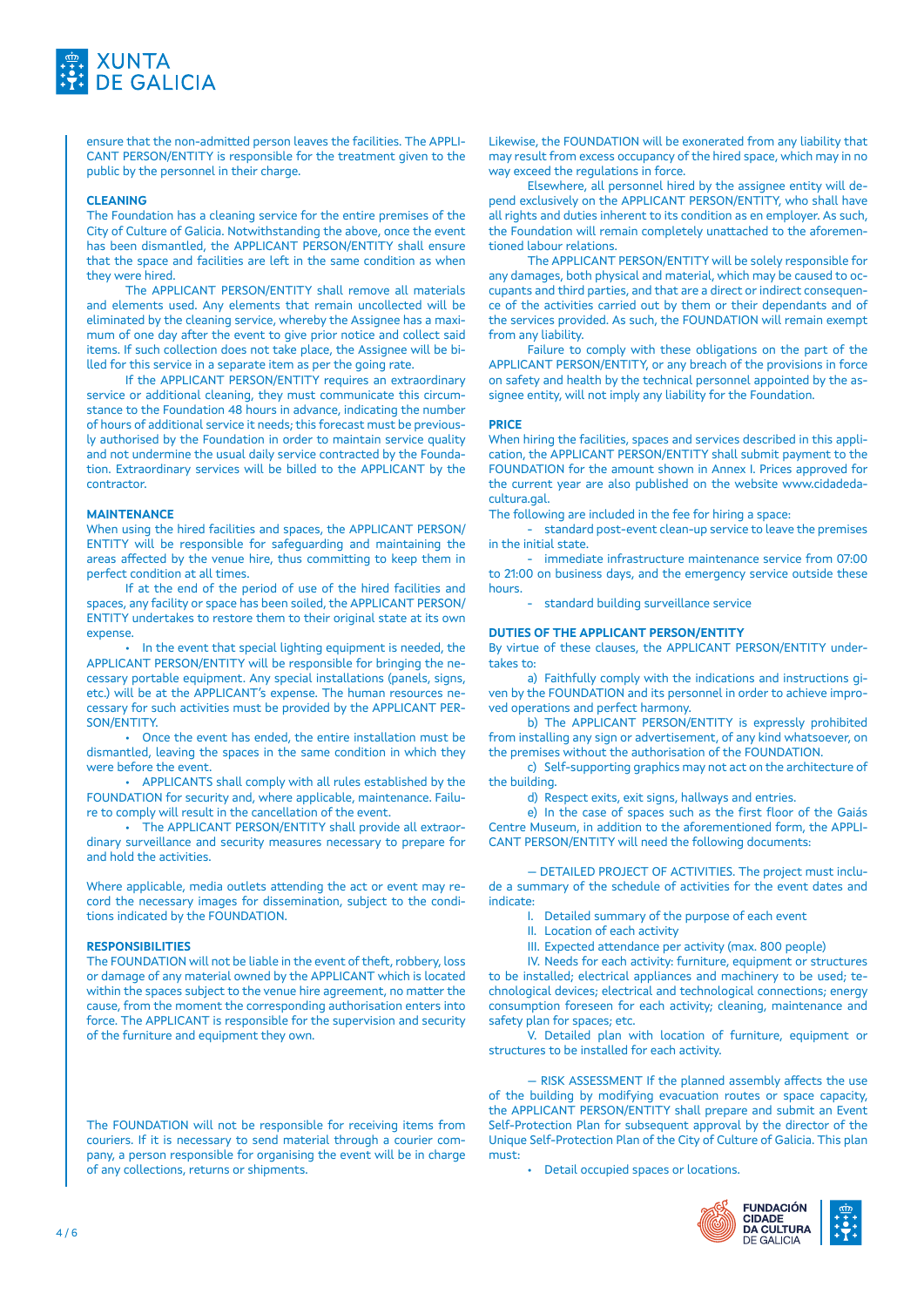

• Detail maximum capacity and capacity control system.

• Detail equipment, furniture or structures to be installed, stating the type, materials, measurements, fittings, etc.

- Detail energy sources needed to execute the activity.
- Detail human resources dedicated to the activity.

g) Use the hired spaces according to the highest standards of quality and reputation, consistent with holding public events.

h) Ensure good order within the spaces and facilities.

i) Adopt the necessary measures to ensure proper hygiene inside the spaces and facilities provided and the healthiness of food and beverages, whenever they are made available to users or attendees of the event by the APPLICANT PERSON/ENTITY, to prevent any disease or poisoning, for which the FOUNDATION would not be liable in any way.

j) Demonstrate and justify, whenever requested by the FOUNDATION, compliance with all duties referred to in the previous paragraph, safety and hygiene at work, technical and sanitary regulations, where applicable, food handling, etc.

k) Comply with all health and social security regulations affecting personnel, as well as be in compliance with all labour and tax duties.

l) Not breach any prohibitions on contracting, as indicated in the Public Procurement Act (LCSP - Ley de Contratación Pública) and, especially, be in compliance with national, regional and local tax and social security obligations imposed by the provisions in force.

m) Have all national, regional and local administrative licenses that cover all activities the APPLICANT carries out. The APPLICANT PERSON/ENTITY must faithfully comply with the current regulations on occupational risk prevention and any other sectoral regulations on safety and must pay any and all taxes levied on its activity.

n) The APPLICANT PERSON/ENTITY must allow personnel assigned by the FOUNDATION and workers or industrialists sent by the FOUNDATION to access the space within normal operating hours, so that they can perform, inspect and verify any kind of work or repair affecting the hired space.

o) Ensure that the purpose of the event is in no case to promote prohibited apologies or illegal gatherings.

#### **EVENT ACCESS SECURITY AND CONTROL**

The FOUNDATION has a security service for the entire premises of the City of Culture of Galicia. Nevertheless, access control to the spaces covered by this application, as well as security once inside, will depend on the APPLICANT PERSON/ENTITY. To this end, the latter shall avail of the personnel it deems appropriate and shall establish the schedules according to the needs of the event. Access control personnel must wear a visible and permanent badge that identifies them and certifies them as such. Said badge must also be approved by the FOUNDATION.

If the APPLICANT PERSON/ENTITY requires an extraordinary service or additional security, they must communicate this circumstance to the Foundation 48 hours in advance, indicating the number of hours of additional service it needs; this forecast must be previously authorised by the Foundation in order to maintain service quality and not undermine the usual daily service contracted by the Foundation. Extraordinary services will be billed to the APPLICANT by the contractor.

#### **DISSEMINATION OF IMAGES FROM THE EVENT**

The reproduction, dissemination and communication of images, sounds, or documents from the event held by the APPLICANT, insofar as they include references or images, external or internal, of the facilities, spaces or areas belonging to the FOUNDATION, in any printed, audio-visual or Internet media, or on any physical or virtual medium, must be expressly authorised by the FOUNDATION upon submission of the application for hire of the space by the APPLICANT.

The FOUNDATION may use images from the event. As part of the event, the APPLICANT PERSON/ENTITY gives their consent to

the City of Culture of Galicia Foundation to freely capture, publish and disseminate photographic and audio-visual or analogous reproductions related to the event on the website(s), social networks, or similar, of the City of Culture of Galicia Foundation for any specific or generic promotional campaign to be executed by the Foundation.

This authorisation is understood to be granted for the use of photographs, images and voice recordings, or part thereof, which generally reflect the activities related to the event itself, within the scope and for the purposes of communicating and disseminating all programmes of the City of Culture of Galicia Foundation, as well as any other project aimed at promoting the activities of the City of Culture of Galicia Foundation in internal or external media, provided it has a social and non-commercial nature, and so that they can be exploited in all media currently known and any that may come about in the future.

This authorisation, made under the terms set forth in this agreement, is understood to be made free of charge.

This authorisation is understood to be granted with a broad territorial and temporal scope, so that the Foundation may use these images, or part thereof, in all countries of the world without geographical limitation of any kind.

#### **HIRE AND SUBLEASE**

Under no circumstance is the APPLICANT PERSON/ENTITY allowed to hire or sublease the spaces or facilities covered by this agreement..